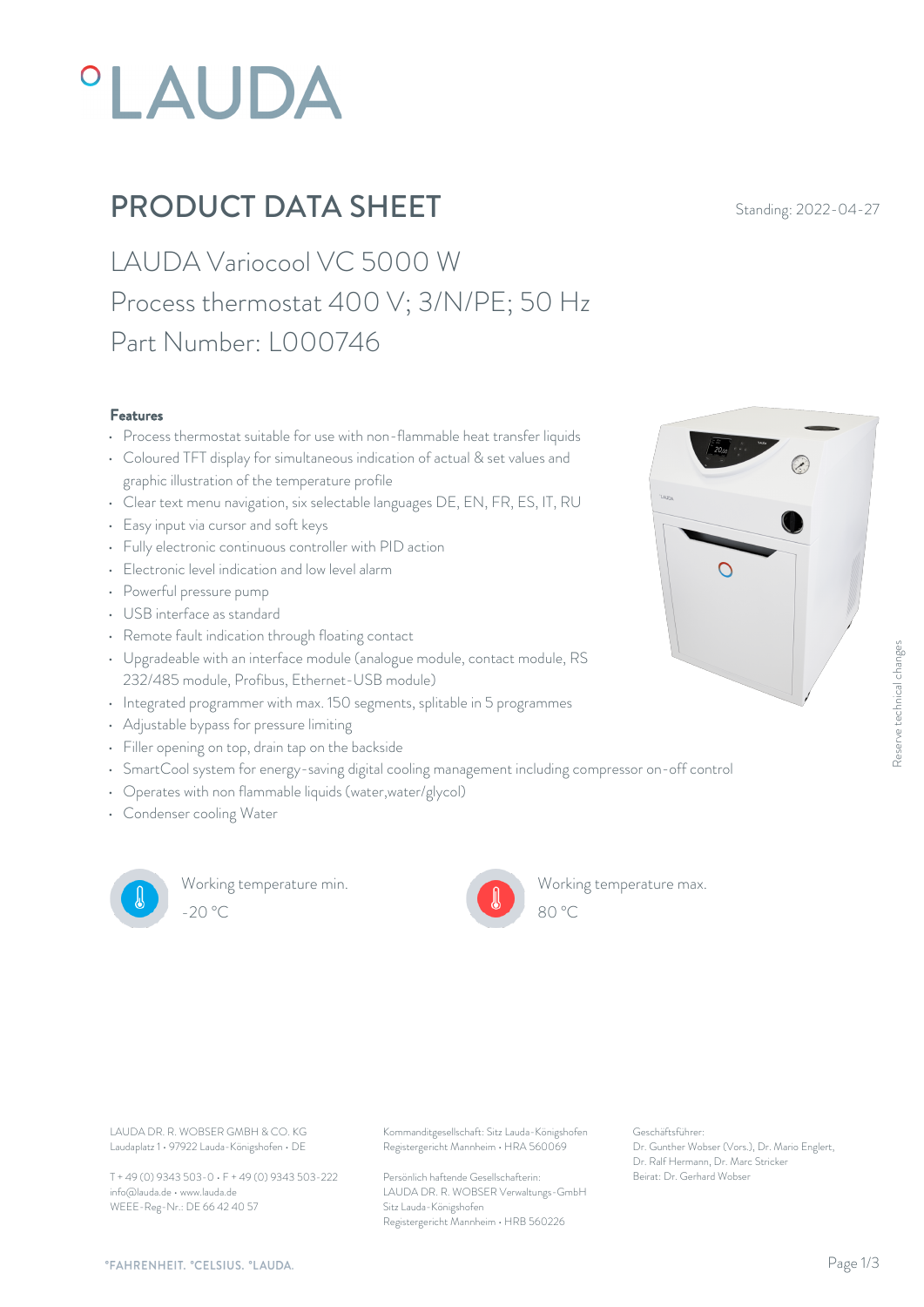## *°LAUDA*

## PRODUCT DATA SHEET Standing: 2022-04-27

### LAUDA Variocool VC 5000 W Process thermostat 400 V; 3/N/PE; 50 Hz Part Number: L000746

#### Technical Features (according to DIN 12876)

| Working temperature range                                                        | $-2080 °C$                                                                             |                                                                                                           |                           |
|----------------------------------------------------------------------------------|----------------------------------------------------------------------------------------|-----------------------------------------------------------------------------------------------------------|---------------------------|
| Ambient temperature range                                                        | 540°C                                                                                  |                                                                                                           |                           |
| Temperature stability                                                            | $0.05 \pm K$                                                                           |                                                                                                           |                           |
| Heater power max.                                                                | 4.5 kW                                                                                 |                                                                                                           |                           |
| Power consumption max.                                                           | 7.8 kW                                                                                 |                                                                                                           |                           |
| Current max.                                                                     | 12 A                                                                                   |                                                                                                           |                           |
| Pump Pressure max.                                                               | 3.2 bar                                                                                |                                                                                                           |                           |
| Pump flow rate pressure max.                                                     | 37 L/min                                                                               |                                                                                                           |                           |
| In / Outlet connection thread (outside)                                          | $G$ 3/4                                                                                |                                                                                                           |                           |
| Pressure adjustement                                                             | bypass                                                                                 |                                                                                                           | Reserve technical changes |
| Filling volume max.                                                              | 33 L                                                                                   |                                                                                                           |                           |
| Water cooling connection thread (outside)                                        | $3/4$ "                                                                                |                                                                                                           |                           |
| Recommended cooling water temperature                                            | 15 °C                                                                                  |                                                                                                           |                           |
| Cooling water flow rate                                                          | 10 L/min                                                                               |                                                                                                           |                           |
| Pressure difference cooling water min.                                           | 3 bar                                                                                  |                                                                                                           |                           |
| Maximal pressure cooling water                                                   | 10 bar                                                                                 |                                                                                                           |                           |
| Overall dimensions (WxDxH)                                                       | 550 x 650 x 970 mm                                                                     |                                                                                                           |                           |
| Weight                                                                           | 97 kg                                                                                  |                                                                                                           |                           |
| Refrigerant stage 1                                                              | R-449A (GWP 1397); 1.100 kg; 1.5 t CO2-eq                                              |                                                                                                           |                           |
| Power supply                                                                     | 400 V; 3/N/PE; 50 Hz                                                                   |                                                                                                           |                           |
| Power plug                                                                       |                                                                                        | Power cord with plug (IEC 60309, 5-pol, CEE, red, 16A)                                                    |                           |
|                                                                                  |                                                                                        |                                                                                                           |                           |
| LAUDA DR. R. WOBSER GMBH & CO. KG<br>Laudaplatz 1 · 97922 Lauda-Königshofen · DE | Kommanditgesellschaft: Sitz Lauda-Königshofen<br>Registergericht Mannheim · HRA 560069 | Geschäftsführer:<br>Dr. Gunther Wobser (Vors.), Dr. Mario Englert,<br>Dr. Ralf Hermann, Dr. Marc Stricker |                           |
| T + 49 (0) 9343 503-0 · F + 49 (0) 9343 503-222                                  | Persönlich haftende Gesellschafterin:                                                  | Beirat: Dr. Gerhard Wobser                                                                                |                           |

T + 49 (0) 9343 503-0 • F + 49 (0) 9343 503-222 info@lauda.de • www.lauda.de WEEE-Reg-Nr.: DE 66 42 40 57

> Persönlich haftende Gesellschafterin: Beirat: Dr. Gerhard Wobse LAUDA DR. R. WOBSER Verwaltungs-GmbH Sitz Lauda-Königshofen Registergericht Mannheim • HRB 560226